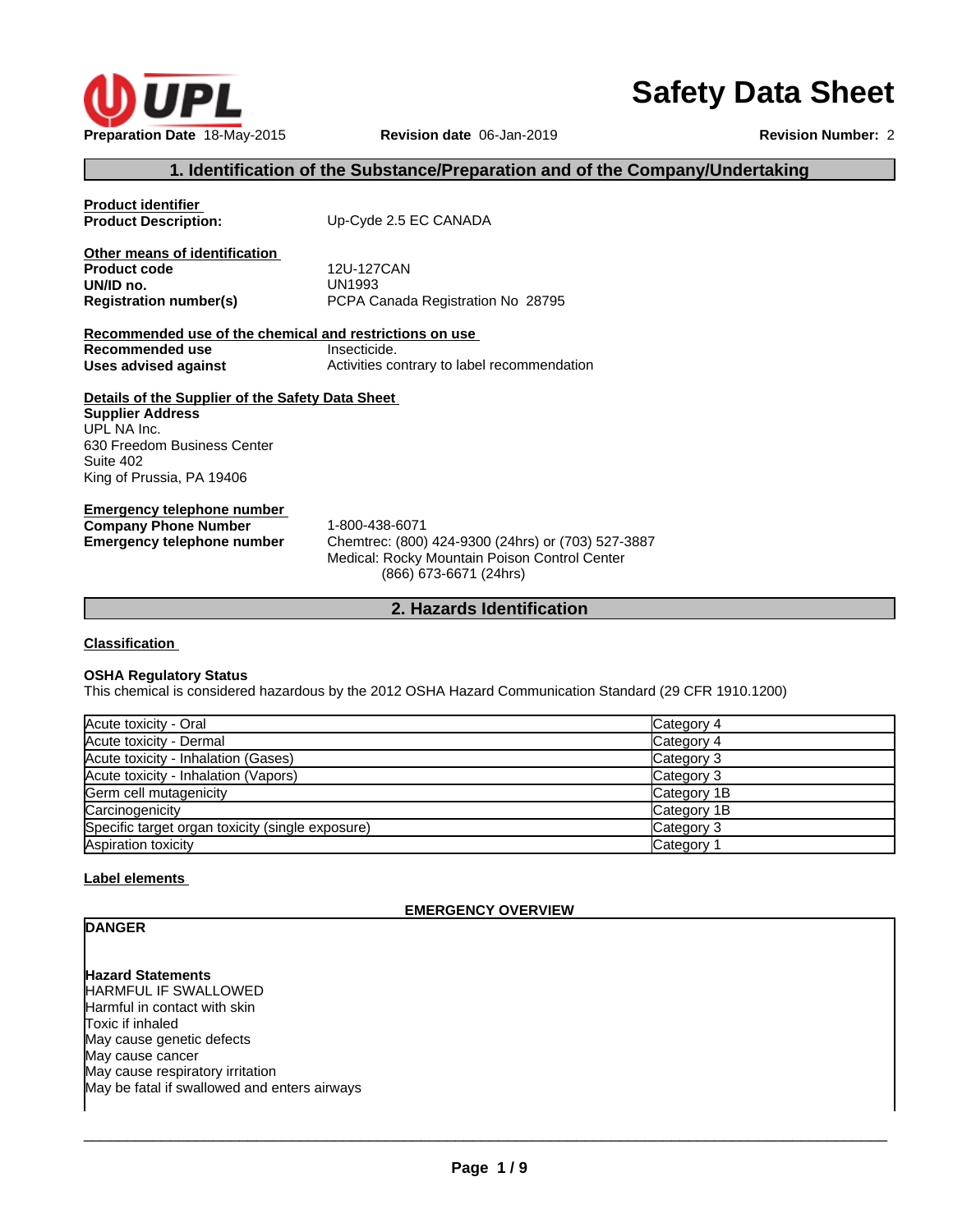

 $\overline{\phantom{a}}$  ,  $\overline{\phantom{a}}$  ,  $\overline{\phantom{a}}$  ,  $\overline{\phantom{a}}$  ,  $\overline{\phantom{a}}$  ,  $\overline{\phantom{a}}$  ,  $\overline{\phantom{a}}$  ,  $\overline{\phantom{a}}$  ,  $\overline{\phantom{a}}$  ,  $\overline{\phantom{a}}$  ,  $\overline{\phantom{a}}$  ,  $\overline{\phantom{a}}$  ,  $\overline{\phantom{a}}$  ,  $\overline{\phantom{a}}$  ,  $\overline{\phantom{a}}$  ,  $\overline{\phantom{a}}$ 

#### **Precautionary Statements - Prevention**

Do not handle until all safety precautions have been read and understood Wear cold insulating gloves/face shield/eye protection Wash face, hands and any exposed skin thoroughly after handling Do not eat, drink or smoke when using this product Do not get in eyes, on skin, or on clothing Use only outdoors or in a well-ventilated area

#### **Precautionary Statements - Response**

IF exposed or concerned: Get medical advice/attention IF ON SKIN: Wash with plenty of soap and water Call a POISON CENTER or doctor if you feel unwell Wash contaminated clothing before reuse IF INHALED: Remove victim to fresh air and keep at rest in a position comfortable for breathing Call a POISON CENTER or doctor/physician Rinse mouth IF SWALLOWED: Immediately call a POISON CENTER or doctor/physician Do NOT induce vomiting

#### **Precautionary Statements - Storage**

Store locked up Store in a well-ventilated place. Keep container tightly closed

#### **Precautionary Statements - Disposal**

Dispose of contents/container to an approved waste disposal plant

#### **Hazards Not Otherwise Classified (HNOC)**

**OTHER INFORMATION**

• Very toxic to aquatic life with long lasting effects

• Very toxic to aquatic life

# **3. Composition/information on Ingredients**

| <b>Chemical name</b>               | <b>CAS No</b> | Weight-% |
|------------------------------------|---------------|----------|
| cypermethrin cis/trans $+/- 40/60$ | 52315-07-8    | 30.6     |
| Mineral oil                        | 64742-55-8    | 30>      |
| Aromatic hydrocarbons              | Proprietary   | >40      |

If CAS number is "proprietary", the specific chemical identity and percentage of composition has been withheld as a trade secret.

# **4. First aid measures**

# **FIRST AID MEASURES**

| Eye contact         | Hold eye open and rinse slowly and gently with water for 15 - 20 minutes. Remove contact<br>lenses, if present, after 5 minutes, then continue rinsing eye. Call a poison control center or<br>doctor for treatment advice. |
|---------------------|-----------------------------------------------------------------------------------------------------------------------------------------------------------------------------------------------------------------------------|
| <b>Skin contact</b> | Rinse skin immediately with plenty of water for 15-20 minutes. Call a poison control center                                                                                                                                 |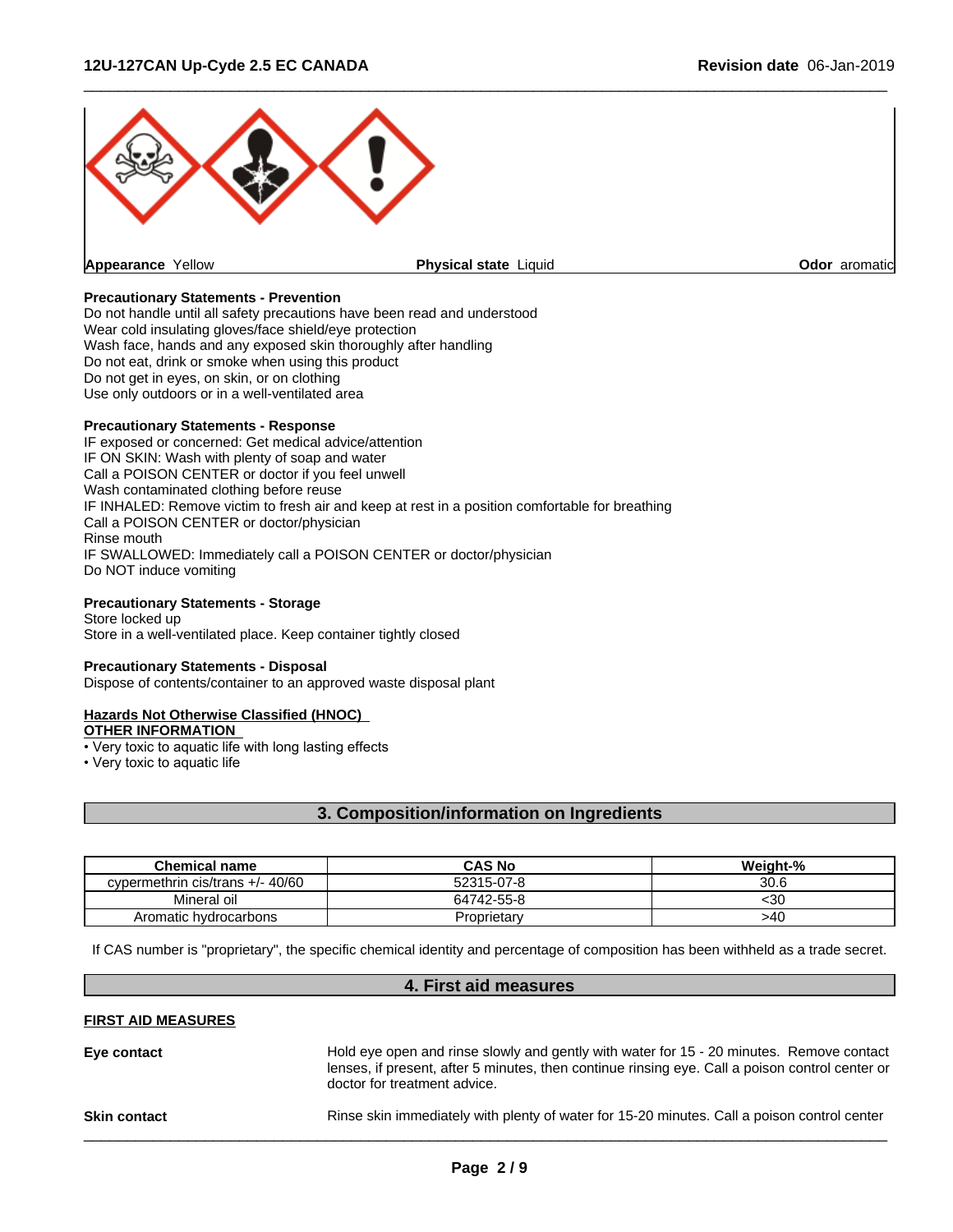|                                                             | or doctor for treatment advice.                                                                                                                                                                                                     |
|-------------------------------------------------------------|-------------------------------------------------------------------------------------------------------------------------------------------------------------------------------------------------------------------------------------|
| <b>Inhalation</b>                                           | Move person to fresh air. If person is not breathing, call 911 or an ambulance, then give<br>artificial respiration, preferably mouth-to-mouth if possible. Call a poison control center or<br>doctor for further treatment advice. |
| Ingestion                                                   | Call a physician or poison control center immediately. Never give anything by mouth to an<br>unconscious person. Do not induce vomiting without medical advice.                                                                     |
| <b>Protection of First-aiders</b>                           | Use personal protective equipment.                                                                                                                                                                                                  |
| Most Important Symptoms and Effects, Both Acute and Delayed |                                                                                                                                                                                                                                     |
| <b>Most Important Symptoms and</b><br><b>Effects</b>        | no data available.                                                                                                                                                                                                                  |
|                                                             | <b>Indication of Any Immediate Medical Attention and Special Treatment Needed</b>                                                                                                                                                   |
| Notes to physician                                          | Treat symptomatically.                                                                                                                                                                                                              |

 $\overline{\phantom{a}}$  ,  $\overline{\phantom{a}}$  ,  $\overline{\phantom{a}}$  ,  $\overline{\phantom{a}}$  ,  $\overline{\phantom{a}}$  ,  $\overline{\phantom{a}}$  ,  $\overline{\phantom{a}}$  ,  $\overline{\phantom{a}}$  ,  $\overline{\phantom{a}}$  ,  $\overline{\phantom{a}}$  ,  $\overline{\phantom{a}}$  ,  $\overline{\phantom{a}}$  ,  $\overline{\phantom{a}}$  ,  $\overline{\phantom{a}}$  ,  $\overline{\phantom{a}}$  ,  $\overline{\phantom{a}}$ 

# **5. Fire-fighting measures**

#### **Suitable extinguishing media**

Use:. Dry chemical. Carbon dioxide (CO2). alcohol-resistant foam.

**Unsuitable extinguishing media** no data available.

#### **Specific hazards arising from the chemical**

Heated material can form flammable and explosive vapors with air.

**Hazardous combustion products**Carbon monoxide. Carbon dioxide (CO2). Hydrogen chloride. Chlorine. Hydrogen cyanide.

#### **Explosion data**

#### **Protective equipment and precautions for firefighters**

Use personal protective equipment. As in any fire, wear self-contained breathing apparatus pressure-demand, MSHA/NIOSH (approved or equivalent) and full protective gear.

# **6. Accidental release measures**

#### **Personal precautions, protective equipment and emergency procedures**

| <b>Personal Precautions</b>                          | Remove all sources of ignition. Avoid contact with skin and eyes. Wear protective<br>gloves/protective clothing and eye/face protection. Wash thoroughly after handling.                                                                         |
|------------------------------------------------------|--------------------------------------------------------------------------------------------------------------------------------------------------------------------------------------------------------------------------------------------------|
| <b>Environmental Precautions</b>                     |                                                                                                                                                                                                                                                  |
| <b>Environmental precautions</b>                     | Consult a regulatory specialist to determine appropriate state or local reporting<br>requirements, for assistance in waste characterization and/or hazardous waste disposal<br>and other requirements listed in pertinent environmental permits. |
| Methods and material for containment and cleaning up |                                                                                                                                                                                                                                                  |
| <b>Methods for Clean-Up</b>                          | Soak up with inert absorbent material (e.g. sand, silica gel, acid binder, universal binder,<br>sawdust). Sweep up and shovel into suitable containers for disposal.                                                                             |
|                                                      | 7. Handling and Storage                                                                                                                                                                                                                          |
| <b>Precautions for safe handling</b>                 |                                                                                                                                                                                                                                                  |

Handling **Handling** Wear personal protective equipment. Keep out of reach of children. Avoid contact with skin and eyes. Do not eat, drink or smoke when using this product. Keep away from open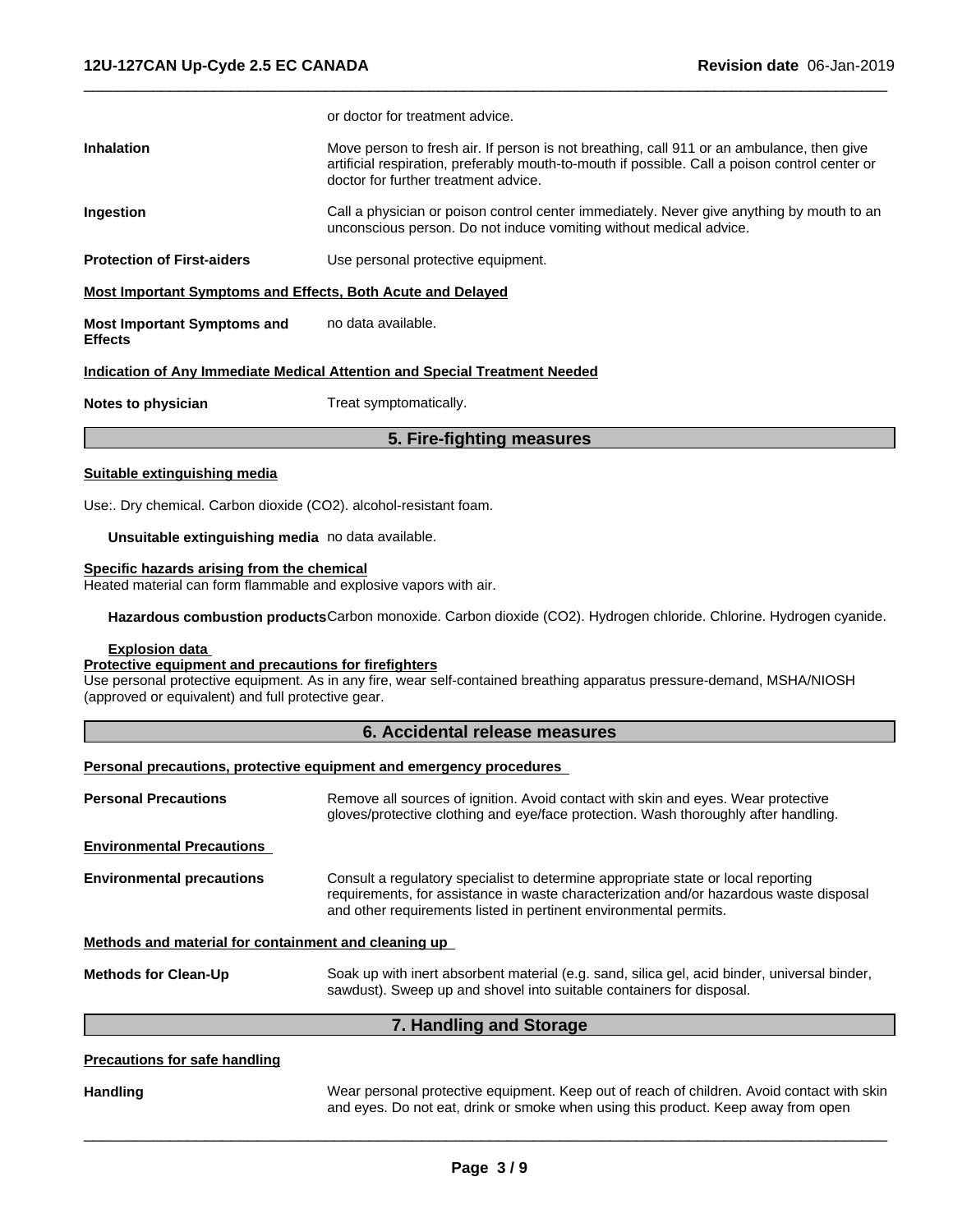flames, hot surfaces and sources of ignition. Remove and wash contaminated clothing before re-use.

 $\overline{\phantom{a}}$  ,  $\overline{\phantom{a}}$  ,  $\overline{\phantom{a}}$  ,  $\overline{\phantom{a}}$  ,  $\overline{\phantom{a}}$  ,  $\overline{\phantom{a}}$  ,  $\overline{\phantom{a}}$  ,  $\overline{\phantom{a}}$  ,  $\overline{\phantom{a}}$  ,  $\overline{\phantom{a}}$  ,  $\overline{\phantom{a}}$  ,  $\overline{\phantom{a}}$  ,  $\overline{\phantom{a}}$  ,  $\overline{\phantom{a}}$  ,  $\overline{\phantom{a}}$  ,  $\overline{\phantom{a}}$ 

#### **Conditions for safe storage, including any incompatibilities**

| <b>Storage</b>                                              | Keep containers tightly closed in a cool, well-ventilated place. Keep away from open<br>flames, hot surfaces and sources of ignition. Store in an area where cross-contamination<br>with pesticides, fertilizers, food or feed could not occur.                                                                                                                                                                                                                                                                                                                                                                                                                                                                                                                                                                                                         |
|-------------------------------------------------------------|---------------------------------------------------------------------------------------------------------------------------------------------------------------------------------------------------------------------------------------------------------------------------------------------------------------------------------------------------------------------------------------------------------------------------------------------------------------------------------------------------------------------------------------------------------------------------------------------------------------------------------------------------------------------------------------------------------------------------------------------------------------------------------------------------------------------------------------------------------|
| incompatible materials                                      | No information available.                                                                                                                                                                                                                                                                                                                                                                                                                                                                                                                                                                                                                                                                                                                                                                                                                               |
|                                                             | 8. Exposure Controls/Personal Protection                                                                                                                                                                                                                                                                                                                                                                                                                                                                                                                                                                                                                                                                                                                                                                                                                |
| <b>Exposure guidelines</b>                                  | This product does not contain any hazardous materials with occupational exposure limits<br>established by the region specific regulatory bodies.                                                                                                                                                                                                                                                                                                                                                                                                                                                                                                                                                                                                                                                                                                        |
| <b>Engineering controls</b>                                 | Investigate engineering techniques to reduce exposures. Local mechanical exhaust<br>ventilation is preferred. Consult ACGIH ventilation manual or NFPA Standard 91 for design<br>of exhaust systems.                                                                                                                                                                                                                                                                                                                                                                                                                                                                                                                                                                                                                                                    |
| Personal protective equipment<br><b>Eye/Face Protection</b> | Use eye protection to avoid eye contact. Where there is potential for eye contact have eye<br>flushing equipment available. Safety glasses with side-shields.                                                                                                                                                                                                                                                                                                                                                                                                                                                                                                                                                                                                                                                                                           |
| <b>Skin protection</b><br><b>Respiratory protection</b>     | Wear protective gloves/clothing. Chemical resistant footwear plus socks.<br>Where airborne exposure is likely, use NIOSH approved respiratory protection equipment<br>appropriate to the material and/or its components. Full facepiece equipment is<br>recommended and, if used, replaces need for face shield and/or chemical goggles. If<br>exposures cannot be kept at a minimum with engineering controls, consult respirator<br>manufacturer to determine appropriate type equipment for given application. Observe<br>respirator use limitations specified by NIOSH or the manufacturer. For emergency and<br>other conditions where there may be a potential for significant exposure, use an approved<br>full face positive-pressure, self-contained breathing apparatus. Respiratory protection<br>programs must comply with 29 CFR 1910.134. |

## **General hygiene considerations**

Do not eat, drink or smoke when using this product. Remove and wash contaminated clothing before re-use. Wear suitable gloves and eye/face protection. Wash hands before breaks and immediately after handling the product.

# **9. Physical and Chemical Properties**

# **Information on basic physical and chemical properties**

| <b>Physical state</b><br>Appearance<br>color                          | Liquid<br>Yellow<br>No information available | Odor                     | aromatic |
|-----------------------------------------------------------------------|----------------------------------------------|--------------------------|----------|
| <b>Property</b><br>рH                                                 | <b>VALUES</b><br>4.71                        | Remarks/ • Method        |          |
| Melting point/freezing point                                          | 5.71 °C / 42 °F                              |                          |          |
| <b>Boiling Point/Range</b>                                            | No information available                     |                          |          |
| <b>Flash Point</b>                                                    | $> 58.5$ c/137.3 F °C / $> 122$ °F           | Pensky Martin Closed Cup |          |
| <b>Evaporation Rate</b>                                               | No information available                     |                          |          |
| Flammability (solid, gas)                                             | No information available                     |                          |          |
| <b>Flammability limit in air</b>                                      |                                              |                          |          |
| <b>Upper Flammability Limit</b>                                       | No information available                     |                          |          |
| <b>Lower Flammability Limit</b>                                       | No information available                     |                          |          |
| vapor pressure                                                        | No information available                     |                          |          |
| <b>Vapor Density</b>                                                  | No information available                     |                          |          |
| <b>Specific gravity</b>                                               | 0.971                                        |                          |          |
| <b>Water solubility</b>                                               | No information available                     |                          |          |
| <b>Solubility in Other Solvents</b>                                   | No information available                     |                          |          |
| <b>Partition coefficient: n-octanol/waterNo information available</b> |                                              |                          |          |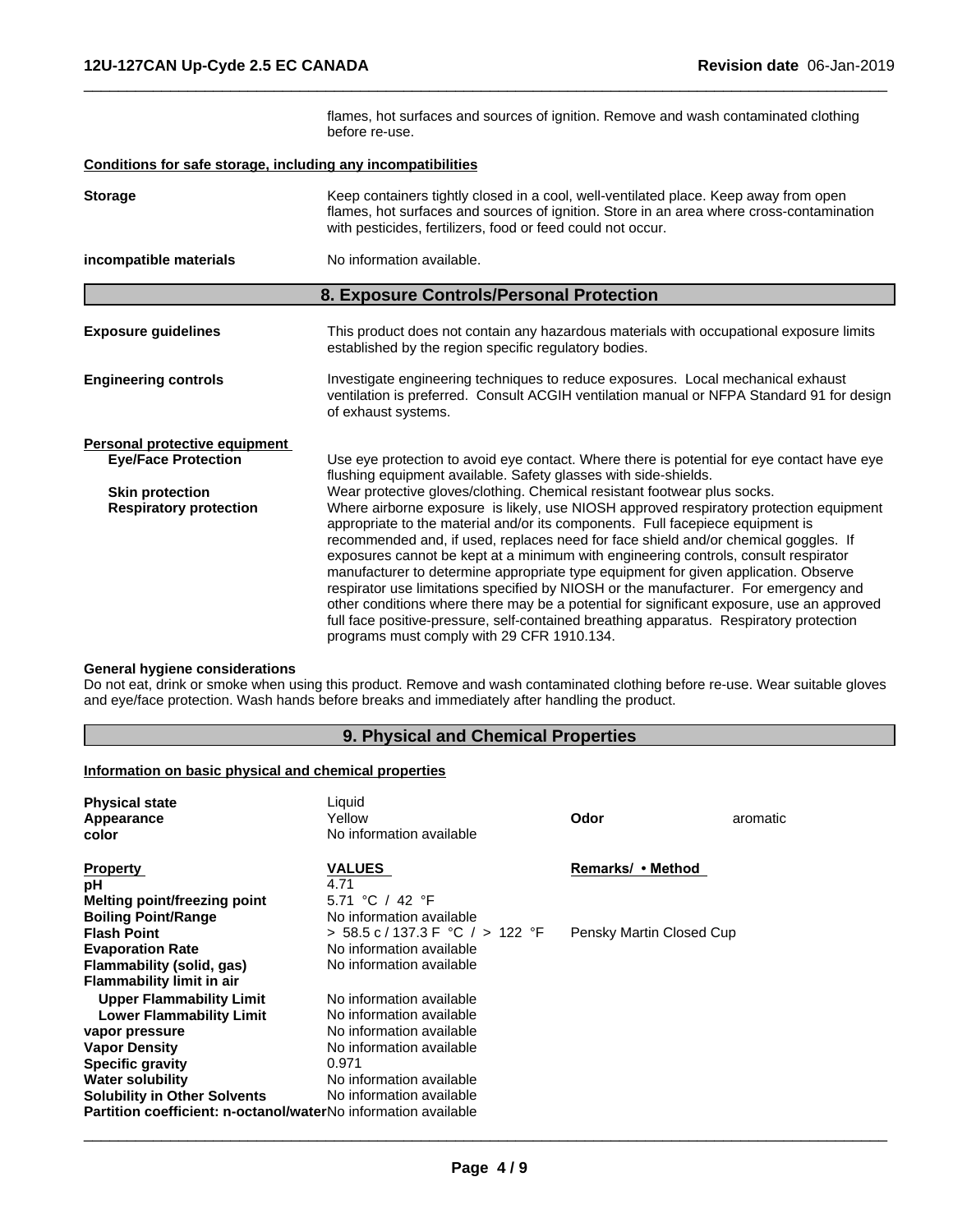**Explosive properties**<br> **Oxidizing properties**<br>
No information available **Autoignition temperature** and data available<br> **Decomposition temperature** Mo information available **Decomposition temperature** No information available<br> **Viscosity, kinematic** No information available **Viscosity, kinematic Dynamic viscosity** No information available

# **OTHER INFORMATION**

molecular weight<br>VOC Content

**No information available** 

**Softening point**<br> **nolecular weight**<br> **heta**<br> **heta**<br> **heta**<br> **heta**<br> **heta**<br> **heta**<br> **heta**<br> **heta**<br> **heta**<br> **heta**<br> **heta**<br> **heta**<br> **heta**<br> **heta**<br> **heta**<br> **heta**<br> **heta**<br> **heta**<br> **heta**<br> **heta**<br> **heta**<br> **heta**<br> **heta**<br> **VOC Content**<br> **Liquid Density**<br> **Liquid Density**<br> **No information available No information available** 

### **10. Stability and Reactivity**

 $\overline{\phantom{a}}$  ,  $\overline{\phantom{a}}$  ,  $\overline{\phantom{a}}$  ,  $\overline{\phantom{a}}$  ,  $\overline{\phantom{a}}$  ,  $\overline{\phantom{a}}$  ,  $\overline{\phantom{a}}$  ,  $\overline{\phantom{a}}$  ,  $\overline{\phantom{a}}$  ,  $\overline{\phantom{a}}$  ,  $\overline{\phantom{a}}$  ,  $\overline{\phantom{a}}$  ,  $\overline{\phantom{a}}$  ,  $\overline{\phantom{a}}$  ,  $\overline{\phantom{a}}$  ,  $\overline{\phantom{a}}$ 

#### **Reactivity** no data available

#### **Chemical stability**

Stable under normal conditions. Hazardous polymerisation does not occur.

# **Possibility of hazardous reactions**

None under normal processing.

### **Conditions to avoid**

Heat, flames and sparks.

#### **incompatible materials**

No information available.

#### **Hazardous decomposition products**

Carbon monoxide. Carbon dioxide (CO2). Hydrogen cyanide. Hydrogen chloride. Chlorine.

# **11. Toxicological Information**

### **Information on Likely Routes of Exposure**

| <b>Product information</b> | Up-Cyde $2.5$ EC<br>Acute oral LD50: 355 mg/kg<br>Acute dermal LD50: $> 2,000$ mg/kg (rabbit)<br>Acute inhalation LC50: >2.02 mg/L (4 hr rat)<br>Eye and skin irritation: Moderately irritating<br>Dermal sensitization: Not a sensitizer<br>Signs of toxicity in laboratory animals included hypertonicity, ataxia, lethargy, convulsions,<br>gasping, salivation, dyspnea and alopecia. |
|----------------------------|-------------------------------------------------------------------------------------------------------------------------------------------------------------------------------------------------------------------------------------------------------------------------------------------------------------------------------------------------------------------------------------------|
| <b>Inhalation</b>          | HARMFUL IF INHALED.                                                                                                                                                                                                                                                                                                                                                                       |
| Eye contact                | CAUSES EYE IRRITATION.                                                                                                                                                                                                                                                                                                                                                                    |
| <b>Skin contact</b>        | May cause sensitization of susceptible persons.                                                                                                                                                                                                                                                                                                                                           |
| Ingestion                  | <b>HARMFUL IF SWALLOWED.</b>                                                                                                                                                                                                                                                                                                                                                              |
|                            |                                                                                                                                                                                                                                                                                                                                                                                           |

#### **Information on Toxicological Effects**

**Symptoms** No information available.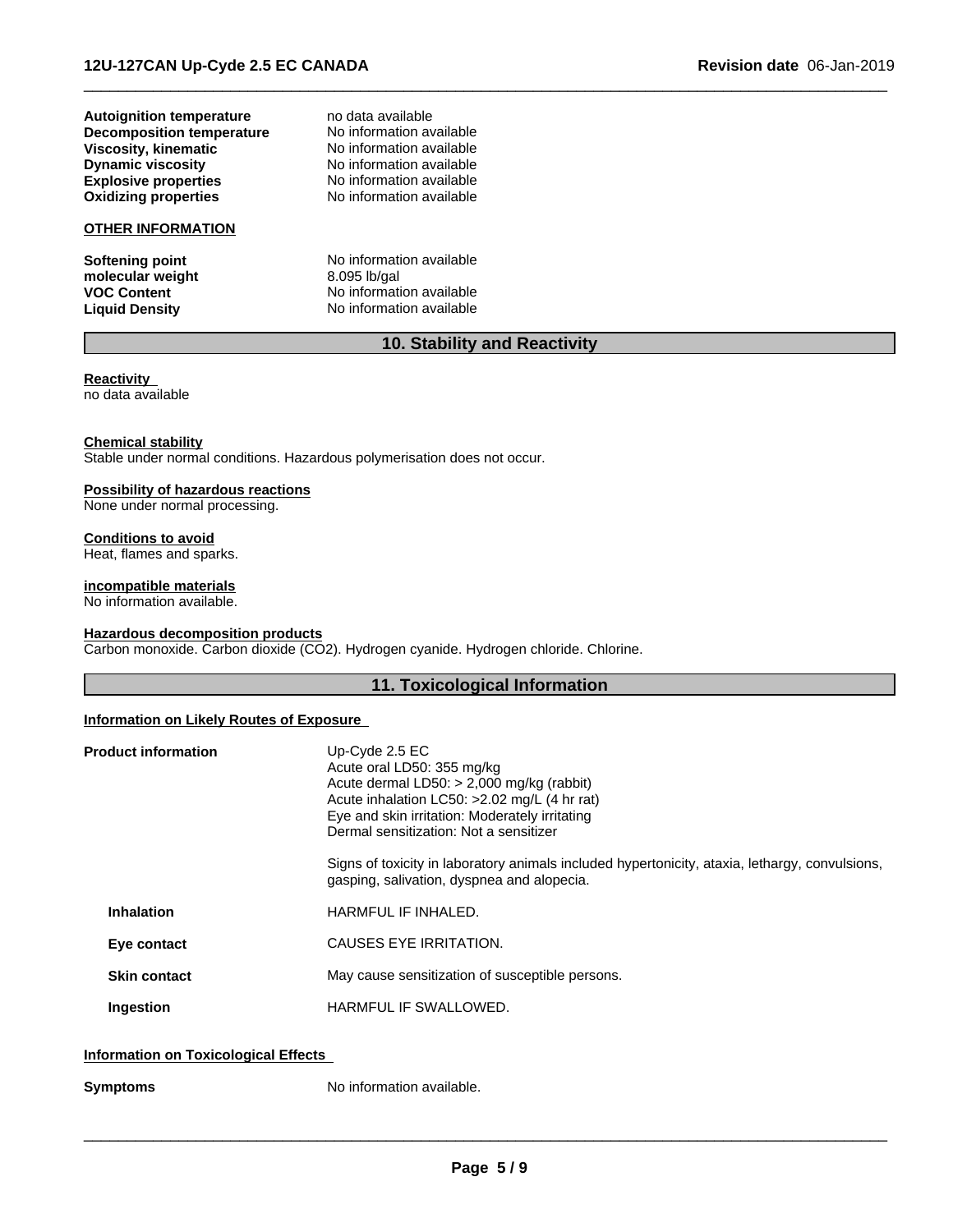#### **Delayed and immediate effects as well as chronic effects from short and long-term exposure**

| <b>Sensitization</b><br><b>Mutagenic effects</b><br>Carcinogenicity | No information available.<br>no data available.<br>Cypermethrin: In animal studies cypermethrin did not cause reproductive toxicity,<br>teratogenicity, neurotoxicity or carcinogenicity in male and female rats and male mice.<br>Cypermethrin caused an increase in benign lung tumors in female mice at 1600 ppm in the<br>diet. The EPA concluded on a weight of evidence approach that cypermethrin represents a<br>low oncogenic potential to female mice at this dose level (approximately 228 mg/kg/day).<br>Liver enlargement is often noted in laboratory animals that have ingested large doses of<br>cypermethrin in their life span. An overall absence of genotoxicity has been demonstrated<br>in tests of mutagenicity, DNA damage and chromosome aberrations. |
|---------------------------------------------------------------------|--------------------------------------------------------------------------------------------------------------------------------------------------------------------------------------------------------------------------------------------------------------------------------------------------------------------------------------------------------------------------------------------------------------------------------------------------------------------------------------------------------------------------------------------------------------------------------------------------------------------------------------------------------------------------------------------------------------------------------------------------------------------------------|
| <b>Reproductive effects</b>                                         | Not Available.                                                                                                                                                                                                                                                                                                                                                                                                                                                                                                                                                                                                                                                                                                                                                                 |
| <b>STOT - Single Exposure</b>                                       | no data available.                                                                                                                                                                                                                                                                                                                                                                                                                                                                                                                                                                                                                                                                                                                                                             |
| <b>STOT - Repeated Exposure</b>                                     | no data available.                                                                                                                                                                                                                                                                                                                                                                                                                                                                                                                                                                                                                                                                                                                                                             |
| <b>Chronic toxicity</b>                                             | Avoid repeated exposure.                                                                                                                                                                                                                                                                                                                                                                                                                                                                                                                                                                                                                                                                                                                                                       |
| <b>Aspiration hazard</b>                                            | No information available.                                                                                                                                                                                                                                                                                                                                                                                                                                                                                                                                                                                                                                                                                                                                                      |

 $\overline{\phantom{a}}$  ,  $\overline{\phantom{a}}$  ,  $\overline{\phantom{a}}$  ,  $\overline{\phantom{a}}$  ,  $\overline{\phantom{a}}$  ,  $\overline{\phantom{a}}$  ,  $\overline{\phantom{a}}$  ,  $\overline{\phantom{a}}$  ,  $\overline{\phantom{a}}$  ,  $\overline{\phantom{a}}$  ,  $\overline{\phantom{a}}$  ,  $\overline{\phantom{a}}$  ,  $\overline{\phantom{a}}$  ,  $\overline{\phantom{a}}$  ,  $\overline{\phantom{a}}$  ,  $\overline{\phantom{a}}$ 

#### **Numerical Measures of Toxicity - Product information**

**The following values are calculated based on chapter 3.1 of the GHS document** . **LD50 Oral 120 Contract 120 Contract 1355 mg/kg (rat)**<br> **LD50 Dermal** 2000 mg/kg ( **LD50 Dermal** > 2000 mg/kg (rabbit) **LC50/inhalation/4h/rat = 13.244136 mg/l (mist) (dust) mg/m<sup>3</sup> > 2.02 mg/l** 

#### **12. Ecological Information**

Marine Pollutant. (Cypermethrin).

#### **ecotoxicity**

Cypermethrin is rapidly degraded in soil with a half-life of 2-4 weeks. It is hydrolyzed under basic conditions; hydrolysis half life period can be 20-29 days. Cypermethrin has an affinity for organic matterand a low Pow of 5; yet because of the ease with which the material undergoes degradation, it has very low potential for bioconcentration (BCF= 17) and it is not mobile in soil. Cypermethrin is extremely toxic to fish and aquatic arthropods and has LC50 values which range from 0.004 ug/L to 3.6 ug/L.<br>Aquatic arthropods tend to be the more sensitive species.

23% of the mixture consists of components(s) of unknown hazards to the aquatic environment

#### **Persistence/Degradability**

no data available.

#### **Bioaccumulation/ Accumulation**

Bioaccumulative potential.

| <b>Chemical name</b>               | Pow<br>Log                 |
|------------------------------------|----------------------------|
| 40/60<br>cypermethrin<br>cis/trans | $\sim$<br>- ^<br>.o<br>ວ.ວ |
| 5231<br>ົ່າ-ເ<br>$11 - H$<br>      |                            |

#### **Other Adverse Effects**

no data available

# **13. Disposal Considerations**

#### **Waste Treatment Methods**

**Waste Disposal Method** Pesticide wastes are acutely hazardous. Improper disposal of excess pesticide or rinsate is a violation of Federal law. If the wastes cannot be disposed of by use or according to label instructions, contact your State Pesticide or Environmental Control Agency, or the Hazardous Waste representative at the nearest EPA Regional Office for guidance.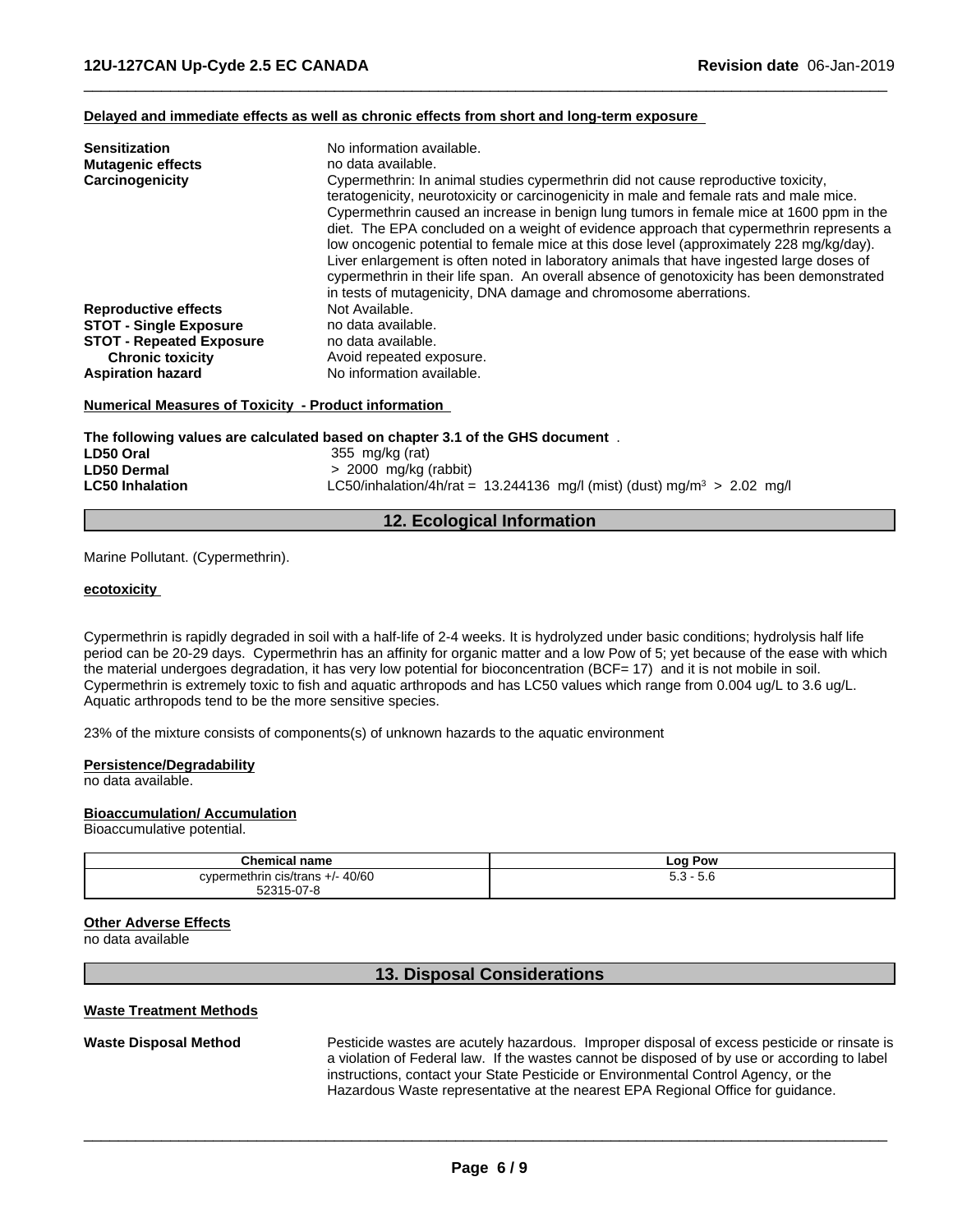**Contaminated packaging Refer to product label.** 

# **14. Transport Information**

 $\overline{\phantom{a}}$  ,  $\overline{\phantom{a}}$  ,  $\overline{\phantom{a}}$  ,  $\overline{\phantom{a}}$  ,  $\overline{\phantom{a}}$  ,  $\overline{\phantom{a}}$  ,  $\overline{\phantom{a}}$  ,  $\overline{\phantom{a}}$  ,  $\overline{\phantom{a}}$  ,  $\overline{\phantom{a}}$  ,  $\overline{\phantom{a}}$  ,  $\overline{\phantom{a}}$  ,  $\overline{\phantom{a}}$  ,  $\overline{\phantom{a}}$  ,  $\overline{\phantom{a}}$  ,  $\overline{\phantom{a}}$ 

| <b>DOT</b>                                  |                                                                                            |
|---------------------------------------------|--------------------------------------------------------------------------------------------|
| UN/ID no.<br>Proper shipping name           | <b>UN1993</b><br>Flammable liquid, n.o.s (aromatic hydrocarbon)                            |
| <b>Hazard class</b>                         | 3                                                                                          |
| Packing group                               | PG III                                                                                     |
| <b>IMDG - Marine Pollutant</b>              | Marine Pollutant. (Cypermethrin).                                                          |
| <b>TDG</b>                                  |                                                                                            |
| UN/ID no.                                   | <b>UN1993</b>                                                                              |
| Proper shipping name<br><b>Hazard class</b> | Flammable liquid, n.o.s (aromatic hydrocarbon)                                             |
| <b>Packing group</b>                        | 3<br>PG III                                                                                |
| <b>Marine Pollutant: Y or N [List</b>       | Marine pollutant.                                                                          |
| Ingredient(s) with %]                       |                                                                                            |
|                                             |                                                                                            |
| <b>ICAO</b>                                 |                                                                                            |
| UN/ID no.                                   | <b>UN1993</b>                                                                              |
| Proper shipping name<br><b>Hazard class</b> | Flammable liquid, n.o.s (aromatic hydrocarbon)<br>3                                        |
| <b>Packing group</b>                        | Ш                                                                                          |
| <b>Description</b>                          | IMDG - Marine Pollutant (Cypermethrin)                                                     |
| <b>IATA</b>                                 |                                                                                            |
| UN/ID no.                                   | <b>UN1993</b>                                                                              |
| Proper shipping name                        | Flammable liquid, n.o.s (aromatic hydrocarbon)                                             |
| <b>Hazard class</b>                         | 3                                                                                          |
| Packing group                               | PG III                                                                                     |
| <b>Description</b>                          | IMDG - Marine Pollutant (Cypermethrin)                                                     |
| <b>IMDG</b>                                 |                                                                                            |
| UN/ID no.                                   | <b>UN1993</b>                                                                              |
| Proper shipping name<br><b>Hazard class</b> | Flammable liquid, n.o.s (aromatic hydrocarbon)<br>3                                        |
| <b>Packing group</b>                        | PG III                                                                                     |
| EmS No.                                     | $F-E,S-E$                                                                                  |
| <b>Environmental hazards</b>                | This product contains a chemical which is listed as a severe marine pollutant according to |
|                                             | IMDG/IMO Specified Class 1 Substances PRTR                                                 |
|                                             |                                                                                            |

# **15. Regulatory Information**

This chemical/product is a pesticide product registered by the PMRA and is subject to specific label requirements under these regulations. The requirements may differ classification and hazard information required for safety data sheets and for labels of non-pesticide products. The following is information as required on the registered product label.\*\*\*

**signal word** DANGER\*\*\*

#### **Keep out of Reach of Children. Skin and Eye Irritant. Toxic to fish and aquatic organisms.\*\*\***

| International Inventories |             |  |
|---------------------------|-------------|--|
| <b>USINV</b>              | Not present |  |
| <b>DSL/NDSL</b>           | Not present |  |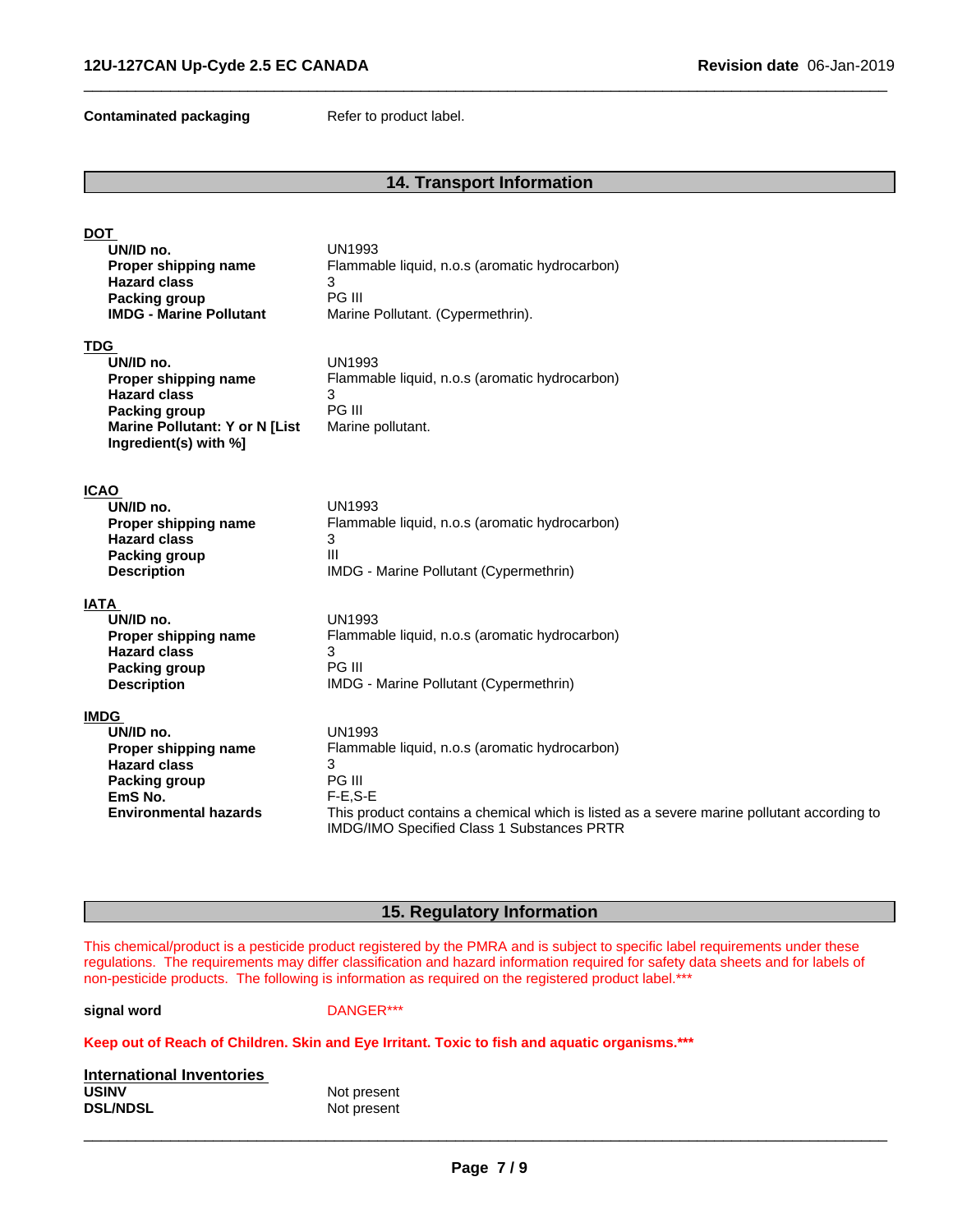| EINECS/<br><b>ELINCS</b> | Not Present |
|--------------------------|-------------|
| <b>ENCS</b>              | Not Present |
| China                    | Not Present |
| KECL                     | Not Present |
| <b>PICCS</b>             | Not Present |
| <b>AICS</b>              | Not Present |
| TSCA                     | Not Present |
|                          |             |

 **TSCA** - United States Toxic Substances Control Act Section 8(b) Inventory

 **DSL/NDSL** - Canadian Domestic Substances List/Non-Domestic Substances List

 **EINECS/ELINCS** - European Inventory of Existing Commercial Chemical Substances/EU List of Notified Chemical Substances

 **ENCS** - Japan Existing and New Chemical Substances

**IECSC** - China Inventory of Existing Chemical Substances

 **KECL** - Korean Existing and Evaluated Chemical Substances

 **PICCS** - Philippines Inventory of Chemicals and Chemical Substances

 **AICS** - Australian Inventory of Chemical Substances

#### **Federal Regulations**

#### **SARA 313**

Section 313 of Title III of the Superfund Amendments and Reauthorization Act of 1986 (SARA). This product does not contain any chemicals which are subject to the reporting requirements of the Act and Title 40 of the Code of Federal Regulations, Part 372.

 $\overline{\phantom{a}}$  ,  $\overline{\phantom{a}}$  ,  $\overline{\phantom{a}}$  ,  $\overline{\phantom{a}}$  ,  $\overline{\phantom{a}}$  ,  $\overline{\phantom{a}}$  ,  $\overline{\phantom{a}}$  ,  $\overline{\phantom{a}}$  ,  $\overline{\phantom{a}}$  ,  $\overline{\phantom{a}}$  ,  $\overline{\phantom{a}}$  ,  $\overline{\phantom{a}}$  ,  $\overline{\phantom{a}}$  ,  $\overline{\phantom{a}}$  ,  $\overline{\phantom{a}}$  ,  $\overline{\phantom{a}}$ 

**CERCLA**

Not applicable

**CERCLA SARA Product RQ** 0

**RCRA Pesticide Information**

**State Regulations**

**State Right-to-Know** Not applicable **International regulations U.S. EPA Label information EPA Pesticide registration number** 28795\*\*\*

| <b>16. Other Information</b> |                                                   |                                                                                                                 |               |                                                                                                                                                                                                                                              |  |  |  |
|------------------------------|---------------------------------------------------|-----------------------------------------------------------------------------------------------------------------|---------------|----------------------------------------------------------------------------------------------------------------------------------------------------------------------------------------------------------------------------------------------|--|--|--|
| <b>NFPA</b>                  | <b>HEALTH 2</b>                                   | flammability 2                                                                                                  | Instability 0 | Physical hazard -                                                                                                                                                                                                                            |  |  |  |
| <b>Preparation Date</b>      |                                                   | 18-May-2015                                                                                                     |               |                                                                                                                                                                                                                                              |  |  |  |
| <b>Revision date</b>         | 06-Jan-2019                                       |                                                                                                                 |               |                                                                                                                                                                                                                                              |  |  |  |
| <b>Revision Summary</b>      |                                                   |                                                                                                                 |               |                                                                                                                                                                                                                                              |  |  |  |
|                              | Update logo Update section 1 Update Section 16*** |                                                                                                                 |               |                                                                                                                                                                                                                                              |  |  |  |
| <b>Disclaimer</b>            |                                                   |                                                                                                                 |               |                                                                                                                                                                                                                                              |  |  |  |
|                              |                                                   | accurate as of the date hereof. NO WARRANTY OF FITNESS FOR ANY PARTICULAR PURPOSE, WARRANTY OF                  |               | UPL NA Inc. believes that the information and recommendations container herein (including data and statements) are                                                                                                                           |  |  |  |
|                              |                                                   | <b>MERCHANTABILITY, OR ANY OTHER WARRANTY, EXPRESSED OR IMPLIED, IS MADE CONCERNING THE</b>                     |               |                                                                                                                                                                                                                                              |  |  |  |
|                              |                                                   |                                                                                                                 |               | <b>INFORMATION PROVIDED HEREIN. The information provided herein relates only to the specific product designated and</b>                                                                                                                      |  |  |  |
|                              |                                                   | liability as to any results obtained or arising from any use of the product or reliance on such information.*** |               | may not be valid where such product is used in combination with other materials or in any process. Further, since the<br>conditions and methods of use are beyond the control of UPL NA Inc. and UPL NA Inc. expressly disclaims any and all |  |  |  |